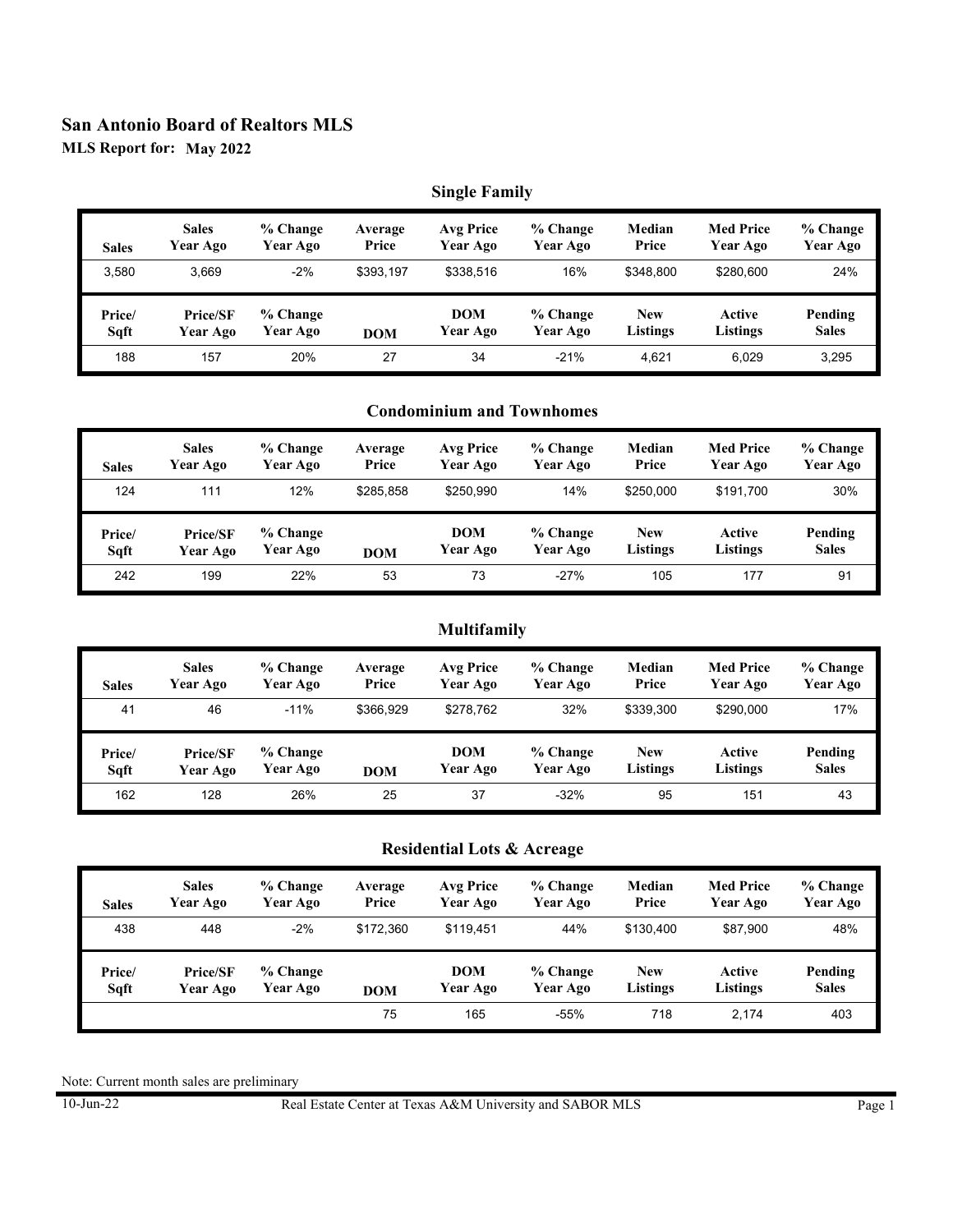**MLS Report for: May 2022**

#### **Residential Rental** 1,461 **Sales Sales Year Ago % Change Year Ago** 1,179 24% **Average Price** \$1,849 \$1,648 **Avg Price Year Ago % Change Year Ago** 12% **Median Price Med Price Year Ago % Change Year Ago** 104 **% Change Year Ago** 94 11% **DOM** 37 30 **DOM Year Ago % Change Year Ago** 23% **New Listings Active Listings Pending Sales** 1,545 1,194 1,443  **Price/SF Year Ago Price/ 100 Sqft**

#### **Commercial** 54 **Sales Sales Year Ago % Change Year Ago** 37 46% **Average Price** \$397,319 \$231,929 **Avg Price Year Ago % Change Year Ago** 71% **Median Price Med Price Year Ago % Change Year Ago** \$250,000 \$127,500 96% **% Change** Year Ago **DOM** 182 223 **DOM Year Ago % Change Year Ago** -18% **New Listings Active Listings Pending Sales** 92 604 34  **Price/SF Year Ago Price/ Sqft**

## **Commercial Land**

| <b>Sales</b> | <b>Sales</b>    | % Change | Average    | Avg Price  | % Change | Median     | <b>Med Price</b> | % Change     |
|--------------|-----------------|----------|------------|------------|----------|------------|------------------|--------------|
|              | Year Ago        | Year Ago | Price      | Year Ago   | Year Ago | Price      | Year Ago         | Year Ago     |
| 11           | 19              | $-42%$   | \$464.000  | \$395.184  | 17%      | \$250,000  | \$127.500        | 96%          |
| Price/       | <b>Price/SF</b> | % Change |            | <b>DOM</b> | % Change | <b>New</b> | Active           | Pending      |
| Sqft         | Year Ago        | Year Ago |            | Year Ago   | Year Ago | Listings   | Listings         | <b>Sales</b> |
|              |                 |          | <b>DOM</b> |            |          |            |                  |              |

## **Rural Farms & Ranches**

| <b>Sales</b> | <b>Sales</b>    | % Change | Average     | Avg Price   | % Change | Median          | <b>Med Price</b> | % Change     |
|--------------|-----------------|----------|-------------|-------------|----------|-----------------|------------------|--------------|
|              | Year Ago        | Year Ago | Price       | Year Ago    | Year Ago | Price           | Year Ago         | Year Ago     |
| 59           | 46              | 28%      | \$1.199.692 | \$1,090,958 | 10%      | \$529.300       | \$520,700        | 2%           |
| Price/       | <b>Price/SF</b> | % Change | <b>DOM</b>  | <b>DOM</b>  | % Change | <b>New</b>      | Active           | Pending      |
| Sqft         | Year Ago        | Year Ago |             | Year Ago    | Year Ago | <b>Listings</b> | Listings         | <b>Sales</b> |
|              |                 |          | 168         | 176         | $-5%$    | 104             | 401              | 50           |

Note: Current month sales are preliminary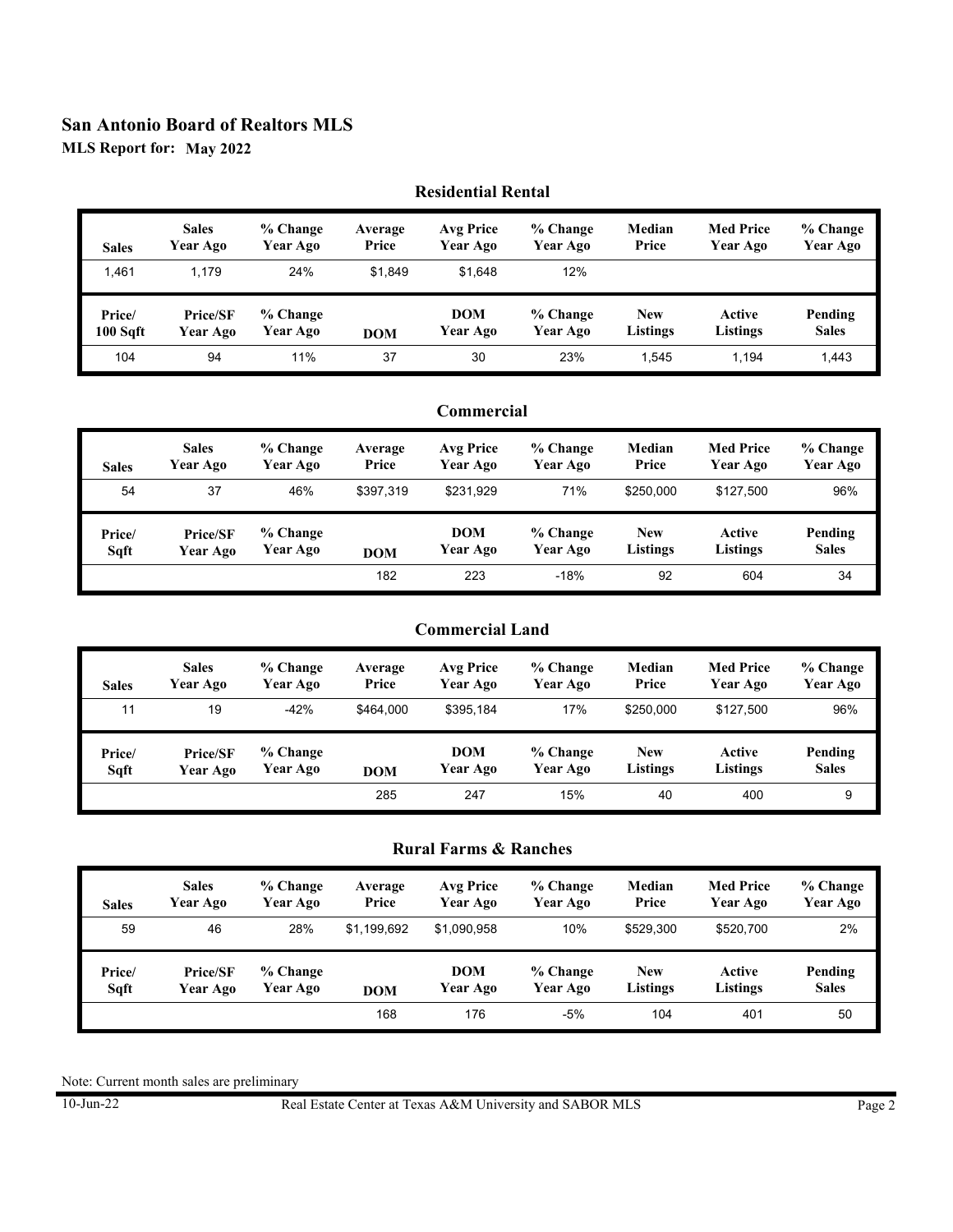**MLS Year-to-Date Report for: May 2022**

### **Single Family**

| <b>Sales</b> | <b>Sales</b> | % Change | Average    | <b>Avg Price</b> | % Change | Median     | <b>Med Price</b> | $%$ Change   |
|--------------|--------------|----------|------------|------------------|----------|------------|------------------|--------------|
|              | Year Ago     | Year Ago | Price      | Year Ago         | Year Ago | Price      | Year Ago         | Year Ago     |
| 15.487       | 15.697       | $-1\%$   | \$374.693  | \$320.397        | 17%      | \$328,000  | \$269.700        | 22%          |
| Price/       | Price/SF     | % Change | <b>DOM</b> | <b>DOM</b>       | % Change | <b>New</b> | Active           | Pending      |
| Sqft         | Year Ago     | Year Ago |            | Year Ago         | Year Ago | Listings   | Listings         | <b>Sales</b> |
| 181          | 150          | 21%      | 33         | 42               | $-22%$   | 19.269     | 4.659            | 16,385       |

## **Condominium and Townhomes**

| <b>Sales</b> | <b>Sales</b>    | % Change | Average    | Avg Price  | % Change | Median    | <b>Med Price</b> | % Change     |
|--------------|-----------------|----------|------------|------------|----------|-----------|------------------|--------------|
|              | Year Ago        | Year Ago | Price      | Year Ago   | Year Ago | Price     | Year Ago         | Year Ago     |
| 437          | 418             | 5%       | \$254.086  | \$241.023  | 5%       | \$188.800 | \$157.400        | 20%          |
|              |                 |          |            |            |          |           |                  |              |
| Price/       | <b>Price/SF</b> | % Change | <b>DOM</b> | <b>DOM</b> | % Change | New       | Active           | Pending      |
| Sqft         | Year Ago        | Year Ago |            | Year Ago   | Year Ago | Listings  | <b>Listings</b>  | <b>Sales</b> |

## **Multifamily**

| <b>Sales</b> | <b>Sales</b>    | % Change | Average    | Avg Price  | % Change | Median    | <b>Med Price</b> | % Change     |
|--------------|-----------------|----------|------------|------------|----------|-----------|------------------|--------------|
|              | Year Ago        | Year Ago | Price      | Year Ago   | Year Ago | Price     | Year Ago         | Year Ago     |
| 216          | 187             | 16%      | \$402.572  | \$322.695  | 25%      | \$363,000 | \$293.800        | 24%          |
|              |                 |          |            |            |          |           |                  |              |
| Price/       | <b>Price/SF</b> | % Change | <b>DOM</b> | <b>DOM</b> | % Change | New       | Active           | Pending      |
| Sqft         | Year Ago        | Year Ago |            | Year Ago   | Year Ago | Listings  | Listings         | <b>Sales</b> |

## **Residential Lots & Acreage**

| <b>Sales</b> | <b>Sales</b>    | % Change | Average    | Avg Price  | % Change | Median     | <b>Med Price</b> | % Change     |
|--------------|-----------------|----------|------------|------------|----------|------------|------------------|--------------|
|              | Year Ago        | Year Ago | Price      | Year Ago   | Year Ago | Price      | Year Ago         | Year Ago     |
| 2.111        | 2,263           | $-7%$    | \$162.004  | \$124.011  | 31%      | \$120.700  | \$85,300         | 42%          |
| Price/       | <b>Price/SF</b> | % Change | <b>DOM</b> | <b>DOM</b> | % Change | <b>New</b> | Active           | Pending      |
| Sqft         | Year Ago        | Year Ago |            | Year Ago   | Year Ago | Listings   | <b>Listings</b>  | <b>Sales</b> |
|              |                 |          |            |            |          | 3.026      | 1.992            | 1,997        |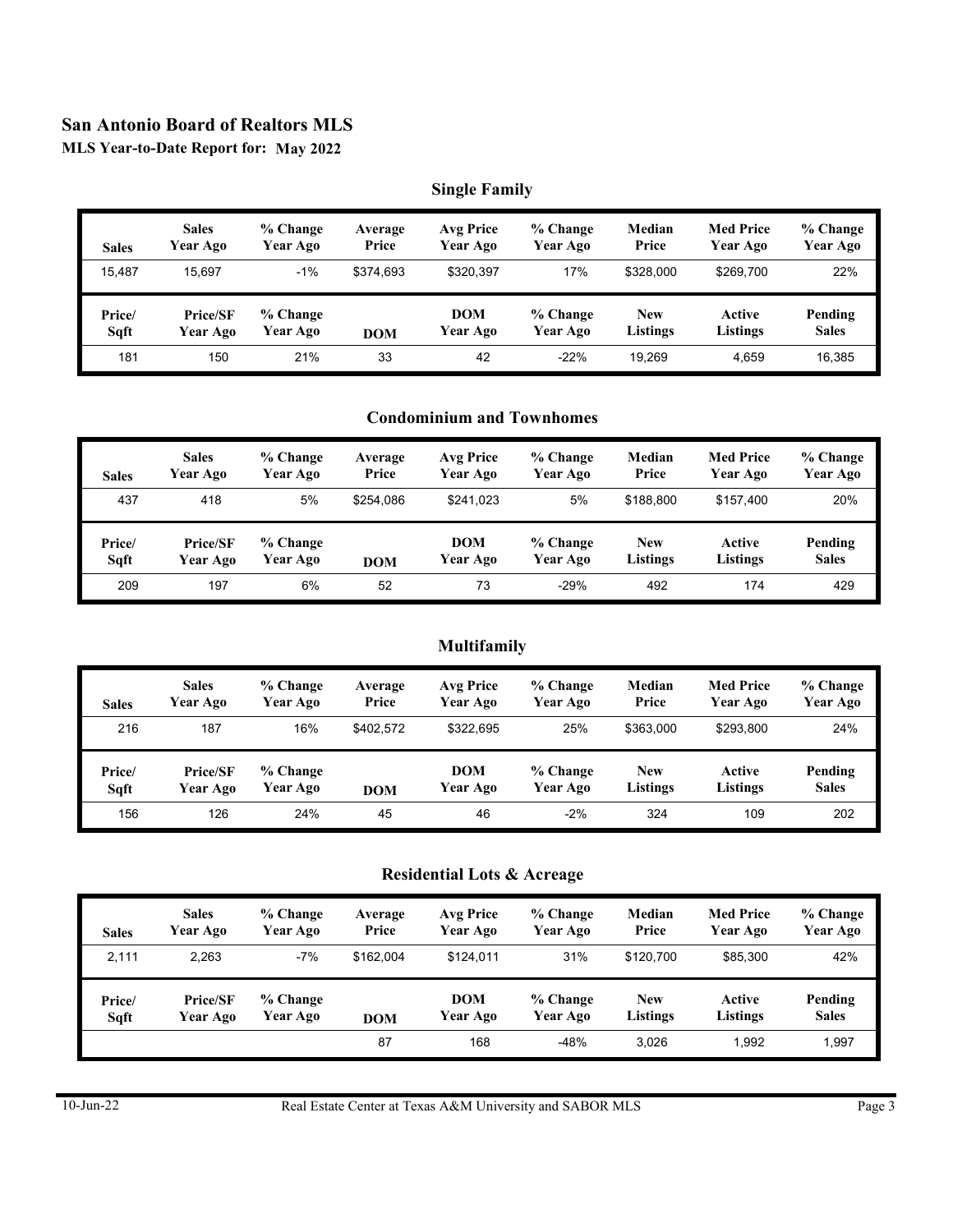**MLS Year-to-Date Report for: May 2022**

|                       | Residential Ischtaf         |                      |                  |                              |                      |                               |                              |                               |  |  |  |
|-----------------------|-----------------------------|----------------------|------------------|------------------------------|----------------------|-------------------------------|------------------------------|-------------------------------|--|--|--|
| <b>Sales</b>          | <b>Sales</b><br>Year Ago    | % Change<br>Year Ago | Average<br>Price | <b>Avg Price</b><br>Year Ago | % Change<br>Year Ago | Median<br>Price               | <b>Med Price</b><br>Year Ago | $%$ Change<br><b>Year Ago</b> |  |  |  |
| 5.918                 | 5.334                       | 11%                  | \$1,790          | \$1,587                      | 13%                  |                               |                              |                               |  |  |  |
| Price/<br>$100 S$ gft | <b>Price/SF</b><br>Year Ago | % Change<br>Year Ago | <b>DOM</b>       | <b>DOM</b><br>Year Ago       | % Change<br>Year Ago | <b>New</b><br><b>Listings</b> | Active<br>Listings           | Pending<br><b>Sales</b>       |  |  |  |
| 103                   | 91                          | 13%                  | 37               | 38                           | $-1%$                | 6.847                         | 1,243                        | 6,013                         |  |  |  |

#### **Residential Rental**

## **Commercial**

| <b>Sales</b> | <b>Sales</b>    | % Change | Average    | <b>Avg Price</b> | % Change | Median     | <b>Med Price</b> | % Change     |
|--------------|-----------------|----------|------------|------------------|----------|------------|------------------|--------------|
|              | Year Ago        | Year Ago | Price      | Year Ago         | Year Ago | Price      | Year Ago         | Year Ago     |
| 219          | 184             | 19%      | \$381,521  | \$270.555        | 41%      | \$212.500  | \$196.700        | 8%           |
| Price/       | <b>Price/SF</b> | % Change | <b>DOM</b> | <b>DOM</b>       | % Change | <b>New</b> | Active           | Pending      |
| Sqft         | Year Ago        | Year Ago |            | Year Ago         | Year Ago | Listings   | Listings         | <b>Sales</b> |
|              |                 |          | 221        | 214              | 3%       | 418        | 611              | 175          |

## **Commercial Land**

| <b>Sales</b> | <b>Sales</b>    | % Change | Average    | Avg Price  | % Change | Median     | <b>Med Price</b> | $%$ Change   |
|--------------|-----------------|----------|------------|------------|----------|------------|------------------|--------------|
|              | Year Ago        | Year Ago | Price      | Year Ago   | Year Ago | Price      | Year Ago         | Year Ago     |
| 71           | 63              | 13%      | \$836.959  | \$343.075  | 144%     | \$333,300  | \$175,000        | 90%          |
|              |                 |          |            |            |          |            |                  |              |
| Price/       | <b>Price/SF</b> | % Change | <b>DOM</b> | <b>DOM</b> | % Change | <b>New</b> | Active           | Pending      |
| Sqft         | Year Ago        | Year Ago |            | Year Ago   | Year Ago | Listings   | <b>Listings</b>  | <b>Sales</b> |

### **Rural Farms & Ranches**

| <b>Sales</b> | <b>Sales</b>    | % Change | Average     | Avg Price  | % Change | Median     | <b>Med Price</b> | % Change     |
|--------------|-----------------|----------|-------------|------------|----------|------------|------------------|--------------|
|              | Year Ago        | Year Ago | Price       | Year Ago   | Year Ago | Price      | Year Ago         | Year Ago     |
| 285          | 302             | $-6%$    | \$2,145,177 | \$847.402  | 153%     | \$522,400  | \$502,600        | 4%           |
| Price/       | <b>Price/SF</b> | % Change | <b>DOM</b>  | <b>DOM</b> | % Change | <b>New</b> | Active           | Pending      |
| Sqft         | Year Ago        | Year Ago |             | Year Ago   | Year Ago | Listings   | <b>Listings</b>  | <b>Sales</b> |
|              |                 |          | 134         | 168        | $-21%$   | 429        | 380              | 233          |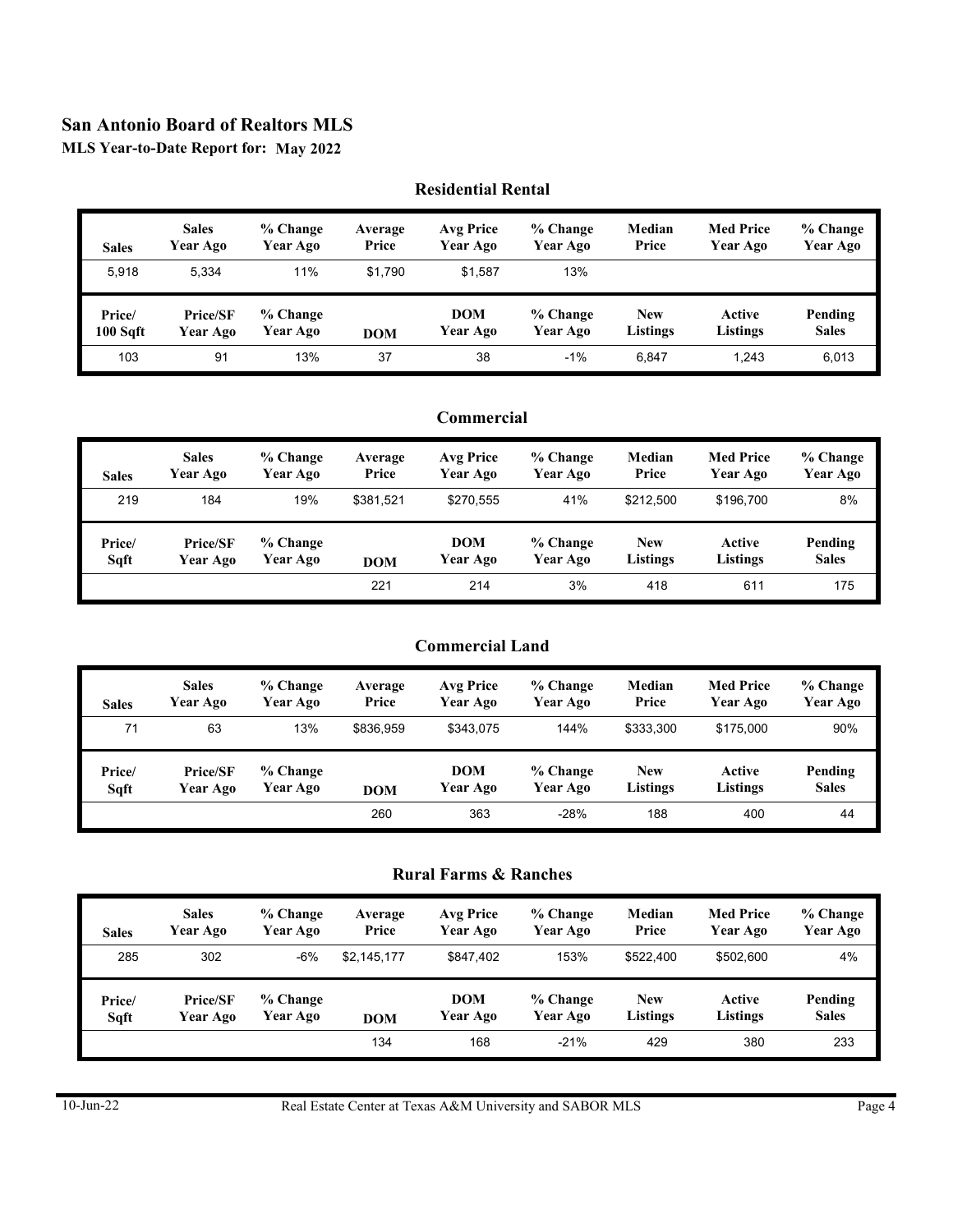**Sales Closed by Area for: May 2022**

**Single Family**

|                 | эніде ғашпу             |            | Average<br><b>Sales Price</b> | Median<br><b>Sales Price</b> | <b>Sales</b><br>Price<br>per Sqft | Sold<br>to List<br>Price | Coop<br><b>Sales</b> | <b>New</b><br><b>Listings</b> | Active<br><b>Listings</b> | Pending<br><b>Sales</b> | <b>DOM</b> | <b>Estimated</b><br>Days-to-<br>Sell |
|-----------------|-------------------------|------------|-------------------------------|------------------------------|-----------------------------------|--------------------------|----------------------|-------------------------------|---------------------------|-------------------------|------------|--------------------------------------|
|                 | <b>Year Month Sales</b> |            |                               |                              |                                   |                          |                      |                               |                           |                         |            |                                      |
| Area: 1         |                         |            |                               |                              |                                   |                          |                      |                               |                           |                         |            |                                      |
|                 | 2021 May                | 469        | \$317,825                     | \$295,100                    | \$138                             | 101%                     | 88%                  | 456                           | 412                       | 454                     | 33         | 14                                   |
|                 | 2022 May                | 528        | \$385,995                     | \$364,600                    | \$171                             | 102%                     | 90%                  | 553                           | 778                       | 434                     | 30         | 28                                   |
| Area: 2         |                         |            |                               |                              |                                   |                          |                      |                               |                           |                         |            |                                      |
|                 | 2021 May                | 146        | \$229,615                     | \$228,000                    | \$120                             | 103%                     | 87%                  | 155                           | 125                       | 129                     | 21         | 14                                   |
|                 | 2022 May                | 109        | \$290,388                     | \$283,300                    | \$146                             | 104%                     | 87%                  | 165                           | 174                       | 116                     | 13         | 21                                   |
| Area: 3         |                         |            |                               |                              |                                   |                          |                      |                               |                           |                         |            |                                      |
|                 | 2021 May                | 127        | \$240,101                     | \$235,500                    | \$135                             | 102%                     | 91%                  | 155                           | 113                       | 131                     | 18         | 16                                   |
|                 | 2022 May                | 134        | \$291,150                     | \$283,600                    | \$160                             | 103%                     | 91%                  | 127                           | 102                       | 107                     | 16         | 13                                   |
| Area: 4         |                         |            |                               |                              |                                   |                          |                      |                               |                           |                         |            |                                      |
|                 | 2021 May                | 120        | \$263,873                     | \$262,200                    | \$141                             | 101%                     | 90%                  | 119                           | 111                       | 96                      | 17         | 16                                   |
|                 | 2022 May                | 119        | \$320,715                     | \$307,800                    | \$171                             | 103%                     | 92%                  | 120                           | 147                       | 102                     | 27         | 21                                   |
| Area: 5         |                         |            |                               |                              |                                   |                          |                      |                               |                           |                         |            |                                      |
|                 | 2021 May                | 46         | \$403,576                     | \$363,200                    | \$158                             | 102%                     | 80%                  | 70                            | 65                        | 48                      | 29         | 18                                   |
|                 | 2022 May                | 55         | \$465,771                     | \$431,800                    | \$200                             | 102%                     | 89%                  | 87                            | 85                        | 51                      | 18         | 24                                   |
| Area: 6         |                         |            |                               |                              |                                   |                          |                      |                               |                           |                         |            |                                      |
|                 | 2021 May                | 74         | \$495,666                     | \$451,700                    | \$173                             | 100%                     | 88%                  | 96                            | 109                       | 72                      | 31         | 23                                   |
|                 | 2022 May                | 73         | \$532,114                     | \$462,500                    | \$214                             | 105%                     | 90%                  | 76                            | 86                        | 59                      | 19         | 19                                   |
| Area: 7         |                         |            |                               |                              |                                   |                          |                      |                               |                           |                         |            |                                      |
|                 | 2021 May                | 50         | \$134,856                     | \$136,700                    | \$124                             | 100%                     | 86%                  | 63                            | 75                        | 51                      | 29         | 24                                   |
|                 | 2022 May                | 60         | \$162,476                     | \$166,000                    | \$146                             | 100%                     | 75%                  | 63                            | 100                       | 58                      | 23         | 29                                   |
| Area: 8         |                         |            |                               |                              |                                   |                          |                      |                               |                           |                         |            |                                      |
|                 | 2021 May                | 59<br>40   | \$228,030                     | \$220,300                    | \$141                             | 100%                     | 86%                  | 101                           | 80                        | 53                      | 26         | 26                                   |
|                 | 2022 May                |            | \$270,830                     | \$237,500                    | \$165                             | 100%                     | 88%                  | 61                            | 83                        | 47                      | 23         | 25                                   |
| Area: 9         |                         |            |                               |                              |                                   |                          |                      |                               |                           |                         |            |                                      |
|                 | 2021 May                | 76         | \$329,545                     | \$265,400                    | \$193                             | 98%                      | 88%                  | 79                            | 140                       | 63                      | 48         | 33                                   |
| Area: 10        | 2022 May                | 80         | \$367,312                     | \$308,800                    | \$211                             | 100%                     | 90%                  | 88                            | 128                       | 55                      | 43         | 28                                   |
|                 |                         |            |                               |                              |                                   |                          |                      |                               |                           |                         |            |                                      |
|                 | 2021 May<br>2022 May    | 144<br>131 | \$606,777<br>\$638,404        | \$500,000<br>\$521,800       | \$187<br>\$213                    | 100%<br>103%             | 87%<br>89%           | 162<br>189                    | 179<br>240                | 144<br>129              | 35<br>19   | 17<br>29                             |
| Area: 11        |                         |            |                               |                              |                                   |                          |                      |                               |                           |                         |            |                                      |
|                 | 2021 May                | 17         | \$375,747                     | \$412,500                    | \$219                             | 96%                      | 65%                  | 27                            | 50                        | 19                      | 33         | 44                                   |
|                 | 2022 May                | 21         | \$509,936                     | \$475,000                    | \$281                             | 99%                      | 86%                  | 30                            | 47                        | 19                      | 36         | 42                                   |
| Area: 12        |                         |            |                               |                              |                                   |                          |                      |                               |                           |                         |            |                                      |
|                 | 2021 May                | 35         | \$201,947                     | \$187,500                    | \$151                             | 98%                      | 94%                  | 61                            | 96                        | 41                      | 77         | 44                                   |
|                 | 2022 May                | 37         | \$266,050                     | \$235,000                    | \$195                             | 100%                     | 89%                  | 45                            | 85                        | 36                      | 26         | 33                                   |
| Area: 13        |                         |            |                               |                              |                                   |                          |                      |                               |                           |                         |            |                                      |
|                 | 2021 May                | 78         | \$516,601                     | \$426,700                    | \$225                             | 99%                      | 82%                  | 98                            | 139                       | 63                      | 54         | 31                                   |
|                 | 2022 May                | 63         | \$548,372                     | \$473,100                    | \$268                             | 99%                      | 86%                  | 72                            | 89                        | 60                      | 32         | 21                                   |
| Area: 14        |                         |            |                               |                              |                                   |                          |                      |                               |                           |                         |            |                                      |
|                 | 2021 May                | 83         | \$293,371                     | \$283,000                    | \$142                             | 103%                     | 93%                  | 116                           | 78                        | 95                      | 17         | 13                                   |
|                 | 2022 May                | 90         | \$360,869                     | \$363,900                    | \$175                             | 105%                     | 92%                  | 114                           | 82                        | 92                      | 10         | 14                                   |
| <b>Area: 15</b> |                         |            |                               |                              |                                   |                          |                      |                               |                           |                         |            |                                      |
|                 | 2021 May                | 76         | \$239,140                     | \$234,800                    | \$128                             | 102%                     | 84%                  | 111                           | 88                        | 86                      | 16         | 16                                   |
|                 | 2022 May                | 95         | \$277,331                     | \$276,900                    | \$156                             | 102%                     | 94%                  | 95                            | 105                       | 91                      | 26         | 18                                   |
| Area: 16        |                         |            |                               |                              |                                   |                          |                      |                               |                           |                         |            |                                      |
|                 | 2021 May                | 113        | \$241,335                     | \$237,800                    | \$125                             | 101%                     | 96%                  | 155                           | 115                       | 139                     | 17         | 17                                   |
|                 | 2022 May                | 151        | \$295,685                     | \$297,700                    | \$153                             | 102%                     | 93%                  | 154                           | 138                       | 122                     | 19         | 16                                   |
|                 |                         |            |                               |                              |                                   |                          |                      |                               |                           |                         |            |                                      |

Note: Current month data are preliminary